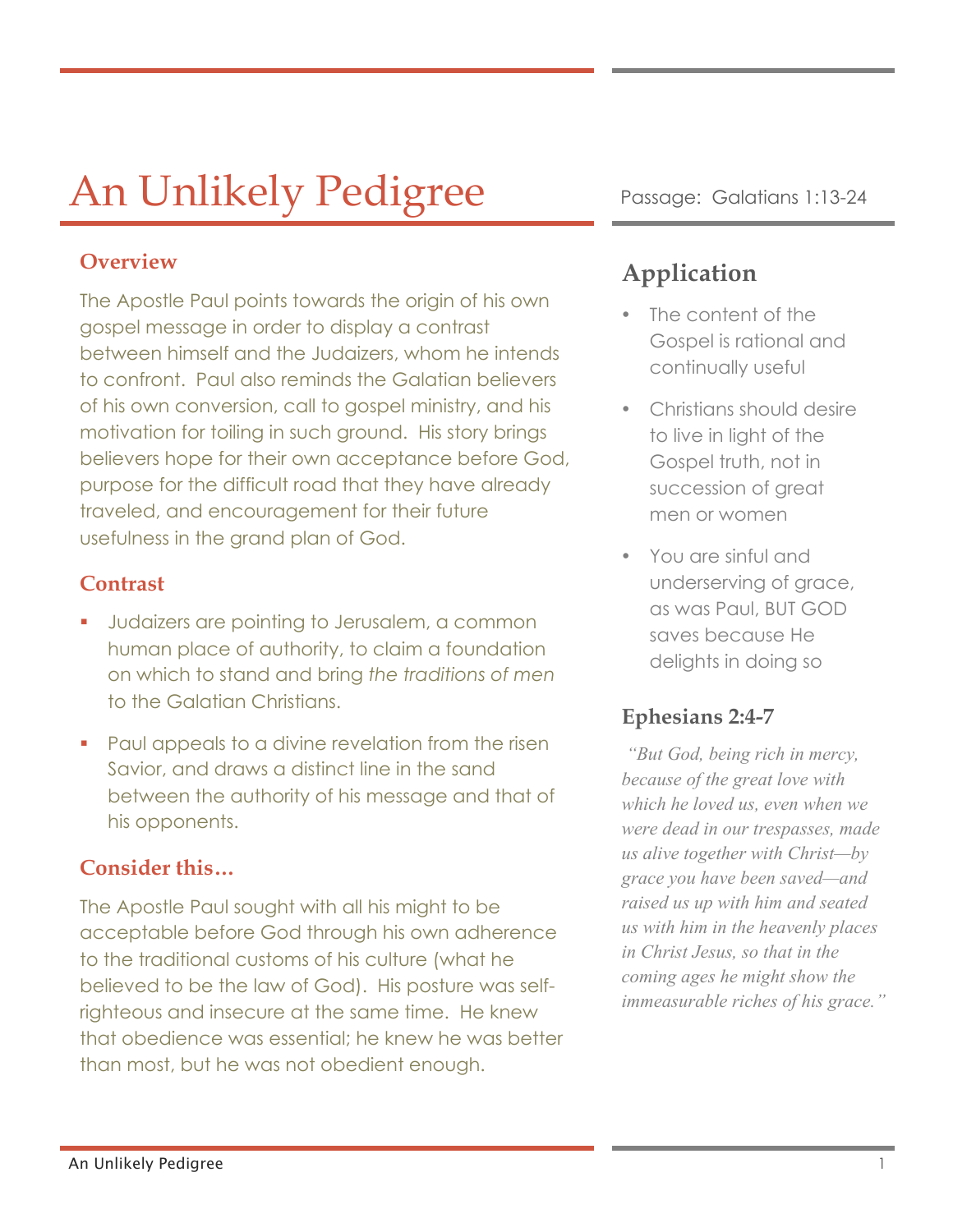**Intro**: At the end of the first chapter of Galatians we find a peculiar story from a man greatly used by God. It is peculiar, not because it was strange for him to say what he said, nor because he said something that is hard to understand. It is peculiar precisely because it is plain and straightforward. It is peculiar because it is the opposite of what one might expect from the mouth or pen of a contemporary American Christian leader (or follower). Paul goes out of his way to list his lacking connections and his tremendous social baggage, and this to prove his Gospel authority. He is uninterested with people of prestige, unhindered by absent acclaim, and only concerned with the congruent content of the Gospel message. Professing Christians today might learn a thing or two from Paul's example here.

*15 But when he who had set me apart before I was born, and who called me by his grace, 16 was pleased to reveal his Son to me, in order that I might preach him among the Gentiles, I did not immediately consult with anyone; 17 nor did I go up to Jerusalem to those who were apostles before me, but I went away into Arabia, and returned again to Damascus…* 

- **Paul immediately lived out the implications of what he had come to know.**
	- Acts 9:19b-22 "19b For some days he [Saul/Paul] was with the **disciples** at Damascus. 20 And immediately he **proclaimed Jesus** in the **synagogues**, saying, "**He is the Son of God**." 21 And all who heard him were amazed and said, "Is not this the man who made havoc in Jerusalem of those who called upon this name? And has he not come here for this purpose, to bring them bound before the chief priests?" 22 But Saul **increased** all the more **in strength**, and **confounded** the Jews who lived in Damascus by **proving** that **Jesus was the Christ**."
		- o Notice First: Paul preached a message of rational content that was *compelling* and *confounding* (v22).
			- Yet again we are presented with the idea that the Gospel message is one of particular content, that its picture is painted with brush strokes of rational propositions, and that the response (if presented accurately) may be the contorted faces of those whose tongues have just tasted bitter poison or the welcoming candor of those whose ears have just heard the sweetest melody.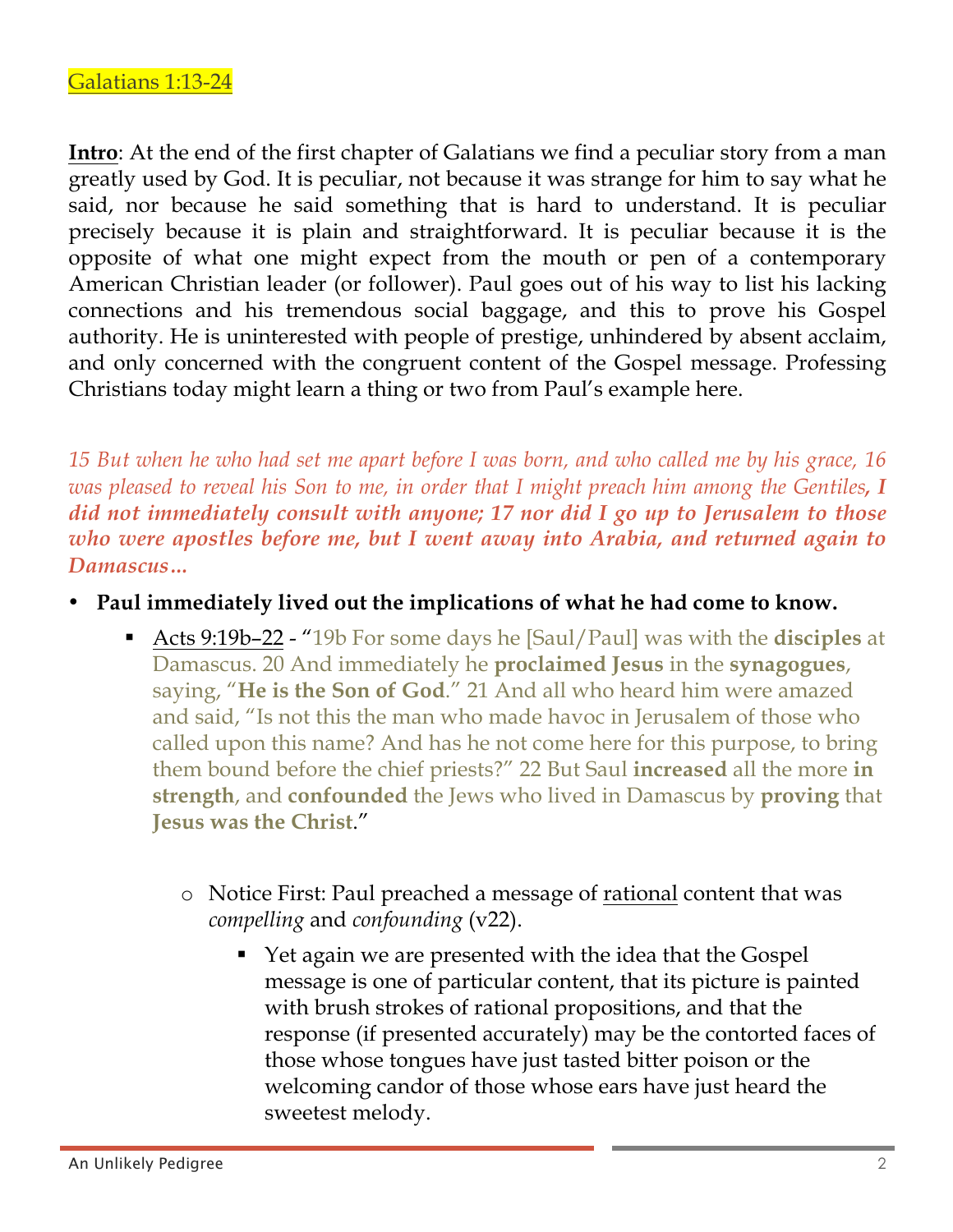- o Notice Second: Paul "preached Christ" with boldness in front of exactly the group that would be most offended by the message ("in the synagogues" v20).
	- With a seeming disregard for his social status or previous prestige, Paul sides with Christ and finds an entirely new identity!
	- Paul not only doesn't avoid those who would be his cruelest faultfinders, he walks right into their domain and offers them all of the ammunition they might possibly want.
- o Both of these are quite the opposite of many professing Christians in our culture today.
	- Professing Christians in our day want to speak of a subjective feeling or experience rather than understand and proclaim a Gospel that is both compelling and confounding (persuasive and impenetrable, winsome and intellectually honest).
	- Professing Christians in our day also want to only speak when asked and only say what will cause the least disruption or draw the least attention.
- On a side note: Addressing the "different" accounts of Paul (Galatians) and Luke (Acts)
	- o "The fact that Luke does not make mention of this trip is not strange. Neither Luke nor Paul is trying to give us a complete biography of Paul… Since Paul, in all probability, did not carry out any preaching mission in sparsely settled "Arabia"… it is not surprising that Luke omits mention of Paul's visit to that largely desert region. Surely, no one, not even the most confirmed Judaizer, would dare to claim that in Arabia Paul had received his gospel either from men or through man! And, on the other hand, the thought suggests itself that withdrawing to Arabia for rest, prayer, and meditation was exactly what Paul needed, so that his mind, violently shaken, would have time and opportunity to ponder the implications of the words which the Lord had spoken to him at the moment of his unforgettable experience."1

 $\overline{a}$ 

**Hendriksen** 

An Unlikely Pedigree 33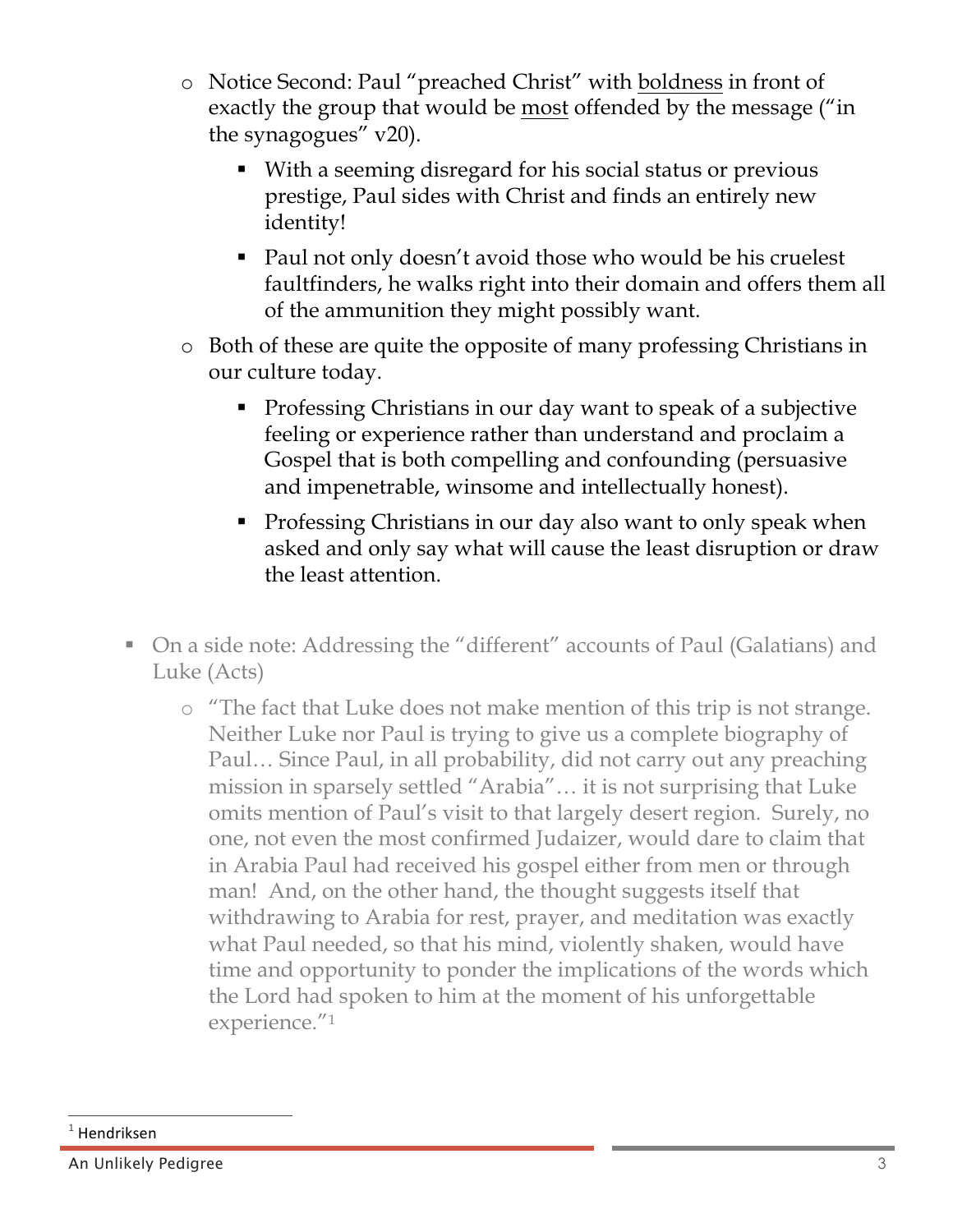*15 But when he who had set me apart before I was born, and who called me by his grace, 16 was pleased to reveal his Son to me, in order that I might preach him among the Gentiles, I did not immediately consult with anyone; 17 nor did I go up to Jerusalem to those who were apostles before me, but I went away into Arabia, and returned again to Damascus… 18 Then after three years I went up to Jerusalem to visit Cephas and remained with him fifteen days. 19 But I saw none of the other apostles except James the Lord's brother. 20 (In what I am writing to you, before God, I do not lie!) 21 Then I went into the regions of Syria and Cilicia. 22 And I was still unknown in person to the churches of Judea that are in Christ.*

- **Paul's point is that he was NOT connected with those of notable reputation.**
	- *"I did not immediately consult with anyone"* He did not seek affirmation from other men. He was not interested in peer praise or social support.
	- § "*nor did I immediately go up to Jerusalem to the apostles*" He did not seek endorsement from notable Christian leaders. He did not chase the approval of those in prestigious positions.
	- § "*I saw Cephas and James, but none of the other apostles*" When Paul mentions the two names of prominent Christian leaders here, it is in concession and not for his own commendation. Paul is adamant that he has NOT come from or served these other men.
	- § "*I was still unknown to the churches of Judea*" Lastly, when Paul mentions the gathered churches of high repute, he does so with a negative.
- Notice, again, the stark contrast between Paul and many professing Christians in our day.
	- "Tell me how it was that you came to know and believe the Gospel."
		- My pastor, father, mother, sister, brother, friend...
		- I was baptized at First Church of the frozen chosen...
		- My father, uncle, granddad, friend is a pastor, evangelist, Christian...
		- I am a good friend of pastor so and so...
		- I am a member of such and such church...
		- I served as a deacon, Sunday school teacher, committee chair...
		- § I was in the choir, served in the nursery, helped with church activities/events…
	- § "Oh, that's nice… But you must not have understood the question."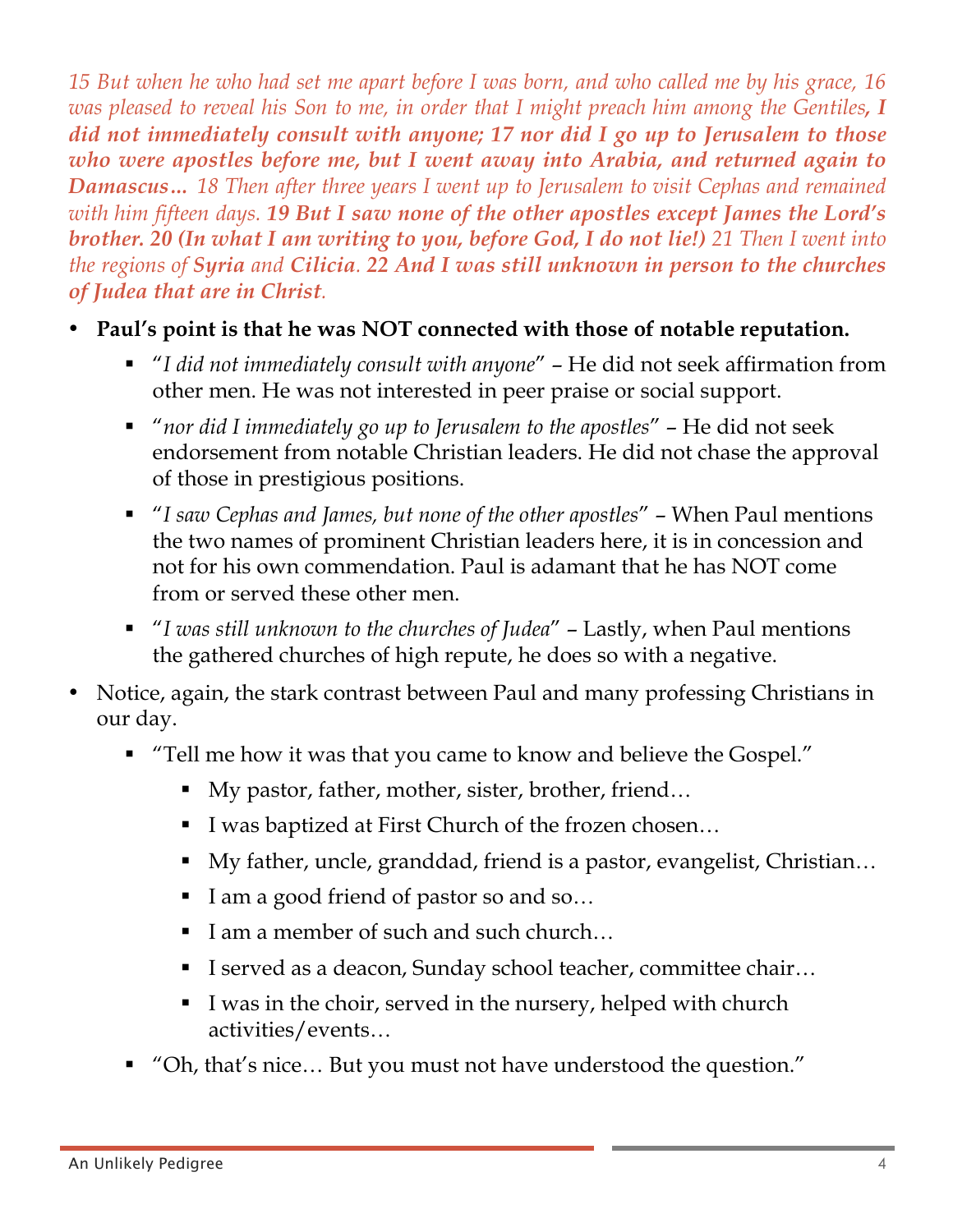*"13 For you have heard of my former life in Judaism, how I persecuted the church of God violently and tried to destroy it. 14 And I was advancing in Judaism beyond many of my own age among my people, so extremely zealous was I for the traditions of my fathers. 15 But… he* **[BUT GOD!]** *who had set me apart before I was born, and who called me by his grace, 16 was pleased to reveal his Son to me, in order that I might preach him among the Gentiles..."*

- **Paul was totally sinful, but God is supremely gracious.**
	- Paul was violently opposed to Christ and His Church.

"Paul here pictures himself in his pre-conversion state as a dedicated enthusiast, filled with Pharisaic zeal… Elsewhere Paul describes himself as persecuting "this Way unto death" (Acts 22:4), and as being "exceedingly mad" against the saints (Acts 26:11). Luke writes that Saul of Tarsus "was breathing murderous threats against the disciples of the Lord" (Acts 9:1)."2

- § The Judaism of which Paul speaks here is not the holy law of God, as revealed in the Old Testament (Exodus 20), but described well as "*the traditions of my fathers*."
	- o "This Jewish religion was not that of Old Testament revelation, whose lines – historical, typological, psychological, and prophetical – converge at Bethlehem, Calvary, Olivet. No, the Jewish religion in which Paul had been pushing his way forward was that in which God's holy law was being buried under a load of human traditions… the entire '*halakah*' of body of Jewish oral law which supplemented the written law… By means of obedience to the entire Mosaic law as interpreted by all these traditions, many of them trivial and at times even directly contrary to the very intention of the commandment as originally given, the Jews, including Paul before his conversion, tried to work their way into 'the kingdom of heaven.'"3
	- o
- Saul was who he was, BUT GOD did what HE does!
	- o Genesis 8:1 "**But God** remembered Noah and all the beasts and all the livestock that were with him in the ark. And God made a wind blow over the earth, and the waters subsided."

<sup>-</sup><sup>2</sup> Hendriksen

 $3$  Hendriksen

An Unlikely Pedigree 5 and 5 and 5 and 5 and 5 and 5 and 5 and 5 and 5 and 5 and 5 and 5 and 5 and 5 and 5 and 5 and 5 and 5 and 5 and 5 and 5 and 5 and 5 and 5 and 5 and 5 and 5 and 5 and 5 and 5 and 5 and 5 and 5 and 5 a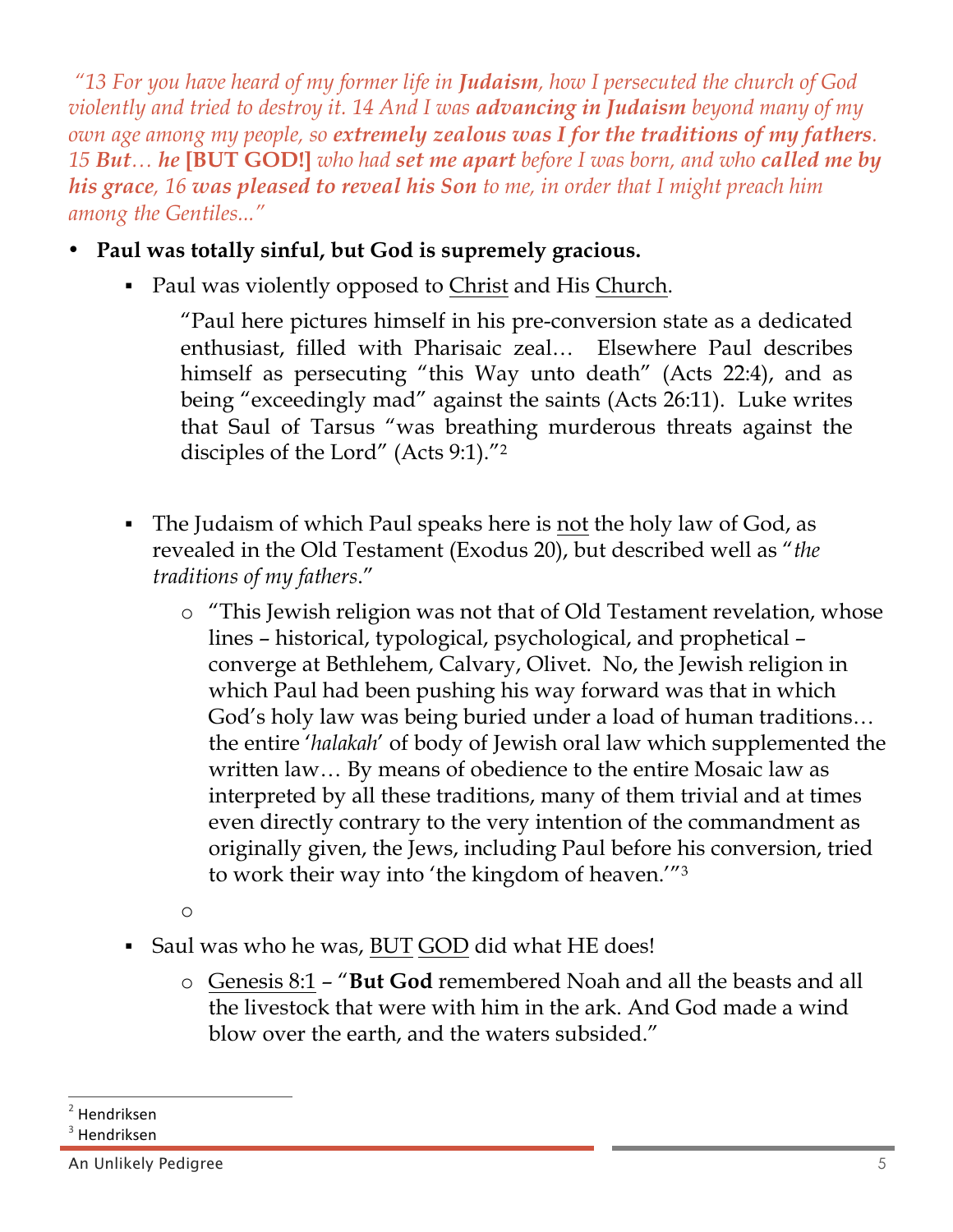- o Psalm 49:15 "Their form shall be consumed in Sheol, with no place to dwell. **But God** will ransom my soul from the power of Sheol, for he will receive me."
- o Psalm 74:12 "**Yet God** my King is from of old, working salvation in the midst of the earth."
- o 1 Corinthians 3:7 "So neither he who plants nor he who waters is anything, **but** only **God** who gives the growth."
- o 1 Corinthians 15:57 Paul speaks of death, the final and ultimate foe of all sinners, and says, "**But** thanks be to **God**, who gives us the victory through our Lord Jesus Christ."
- o 1 John 4:10 "In this is love, not that we have loved God **but** that **he** [God] loved us and sent his Son to be the propitiation for our sins."
- o Galatians 1:15-16 "**But**… **he** [God] who had set me apart before I was born, and who called me by his grace, was pleased to reveal his Son to me…"
- o Ephesians 2:4-5 "**But God**, being rich in mercy, because of the great love with which he loved us, even when we were dead in our trespasses, made us alive together with Christ…"
- o 1 Corinthians 1:26-31 "For consider your calling, brothers: not many of you were wise according to worldly standards, not many were powerful, not many were of noble birth. **But God** chose what is foolish in the world to shame the wise; **God** chose what is weak in the world to shame the strong; **God** chose what is low and despised in the world, even things that are not, to bring to nothing things that are, **so that no human being might boast** in the presence of **God**. And **because of him you are in Christ Jesus**, who became to us wisdom from **God**, righteousness and sanctification and redemption, so that, as it is written, 'Let the one who boasts, boast in the Lord.'"

## *23 They only were hearing it said, "He who used to persecute us is now preaching the faith he once tried to destroy." 24 And they glorified God because of me."*

- **God is to be glorified in the salvation of sinners.**
	- o Paul, on the first 2 points, has provided a contrasting example; but here he gives us all great hope. Even a sinner such as Paul is easily brought into the family of God and commissioned by Him for loving service and selfsacrifice! God is truly glorious in His saving work!